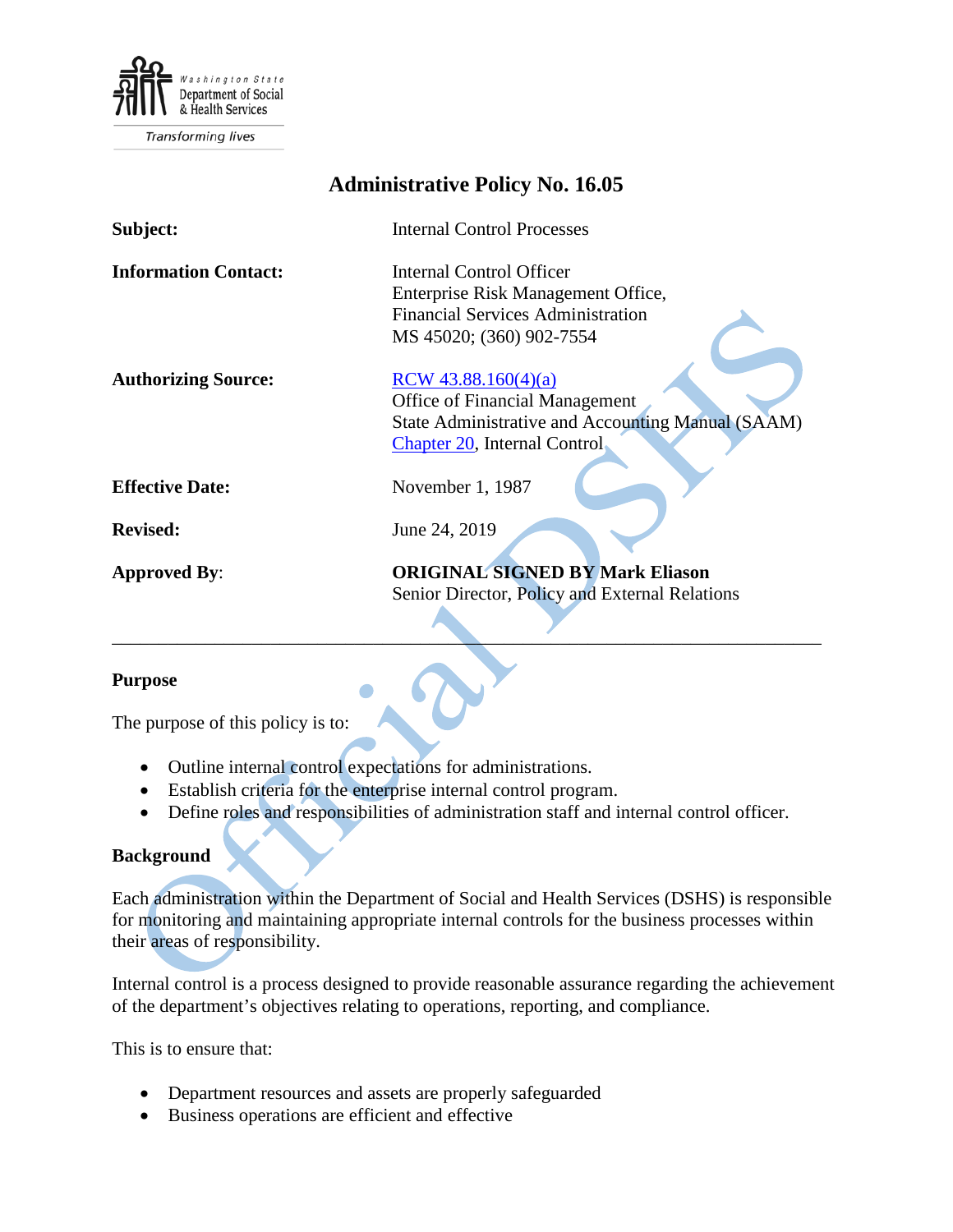Administrative Policy No. 16.05 June 24, 2019 Page 2

- Programs comply with applicable laws and regulations
- Agency financial reporting is accurate and reliable

By maintaining internal control processes and procedures, administrations are afforded the opportunity to provide reasonable assurance that risks to the department's goals are appropriately identified, analyzed and acted upon. Such efforts are vital to helping the department successfully fulfill its mission and achieve its business objectives.

## **Scope**

This policy applies to all department operations.

## **Definitions**



**Audit committee:** The purpose of the audit committee is to assist DSHS management in performing its oversight responsibilities as they relate to financial and other reporting practices, internal control, compliance with laws, regulations, ethics, and economy and efficiency of operations. Furthermore, the audit committee will provide independent assurance and advice to the DSHS executive cabinet and executive sub-cabinet on the risk, control and compliance framework, and its financial reporting responsibilities.

The audit committee consists of a minimum of three members and no more than six members. Committee members are designated by the Secretary.

**Chief officers:** The executive managers of DSHS organizational entities that are comprised of one or more significant business offices, divisions or facilities. For purposes of this policy, chief officers are: the chief of staff, assistant secretaries, deputy assistant secretaries, director of the division of vocational rehabilitation, chief financial officer, chief information officer, chief executive officers, and chief risk officer.

**Control activities:** Actions taken by a manager intended to reduce, mitigate, limit, avoid or transfer risk. Categories of control activities include:

- A control-conscious environment
- Authorizations and approvals
- Physical safeguards
- Separation of duties
- Monitoring
- Policies and procedures

**Internal controls:** Activities adopted by managers to mitigate business process risks to help the organization achieve its strategic goals and objectives. The aim of internal controls is:

- Effective and efficient organizational operations
- Reliable financial and informational reporting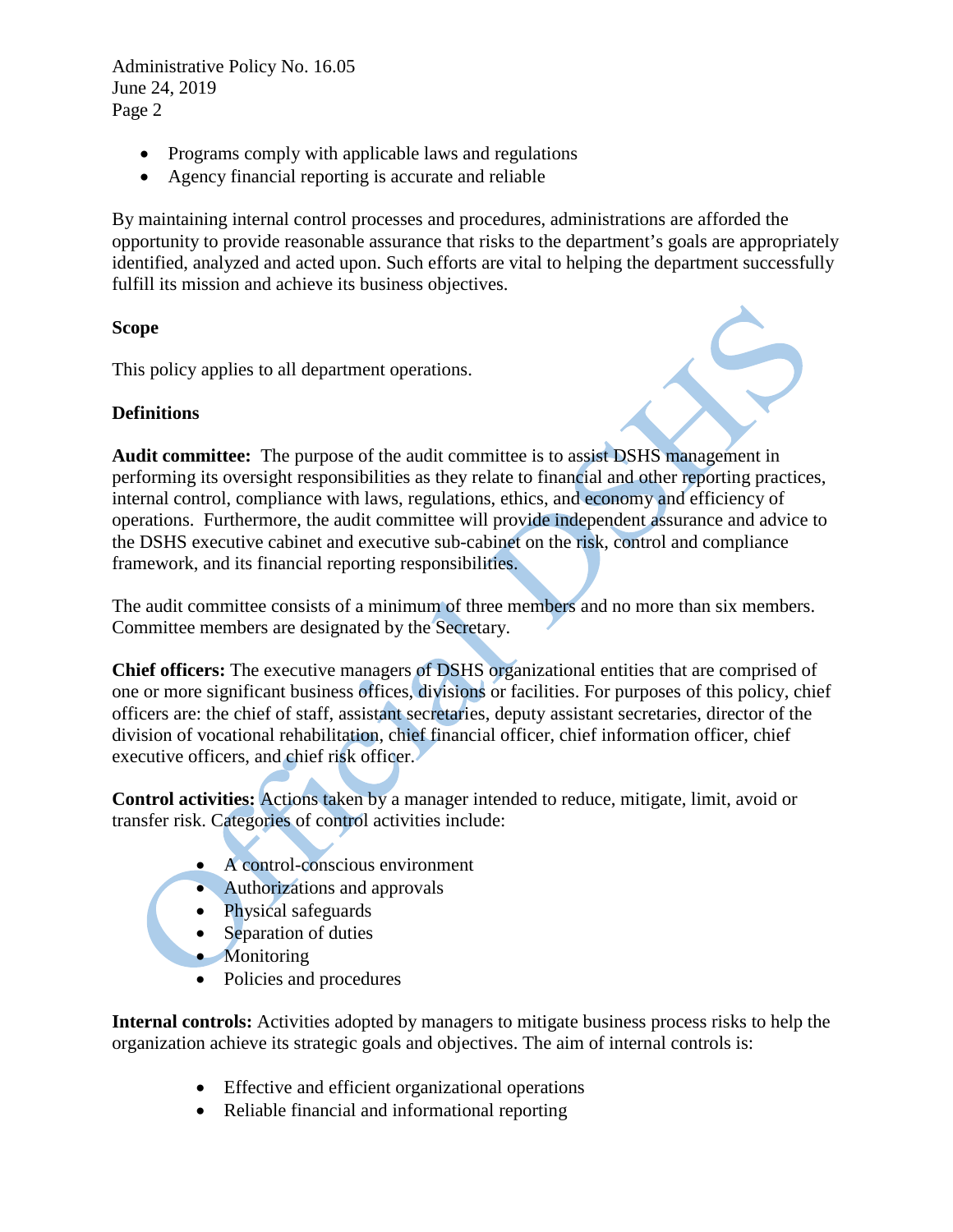Administrative Policy No. 16.05 June 24, 2019 Page 3

- Compliance with applicable laws and regulations
- Safeguarding of resources and assets

**Internal control coordinators:** Individuals identified by each administration's assistant secretary to coordinate the enterprise internal control process within that administration.

**Internal control officer:** The individual designated by the secretary, in accordance with SAAM chapter 20, to coordinate the enterprise internal control process within DSHS.

**Reasonable assurance:** Confidence that potential risks to an organization's business processes have been mitigated as effectively as they can be with available resources. The concept of reasonable assurance requires an acknowledgement and acceptance that some level of risk is always present in a business process. It recognizes that while risk may be reduced, mitigated, limited, avoided or transferred, it can never be entirely eliminated; that mitigation is a balance of available resources and management's risk tolerance.

## **Policy**

### **A. Internal controls within administrations**

Each assistant secretary and chief officer within DSHS will set the tone at the top and actively support and promote accurate and effective internal control processes and procedures within programs under their authority.

### **B. Enterprise internal control program**

The Enterprise Risk Management Office (ERMO) maintains an enterprise internal control program to evaluate administrations' high-level compliance with agency level processes and procedures.

- 1. DSHS will conduct quarterly self-assessments of internal control processes for its common enterprise business procedures.
- 2. The DSHS Internal Control Officer will determine the process for carrying out enterprise self-assessments.

# **C. Roles and Responsibilities**

The following establishes department responsibilities for implementing and managing the internal control self-assessment program:

- 1. The secretary will:
	- a. Set the tone at the top that affects all components of internal control.
	- b. Sign the annual financial disclosure certification and, if applicable, the federal assistance certification.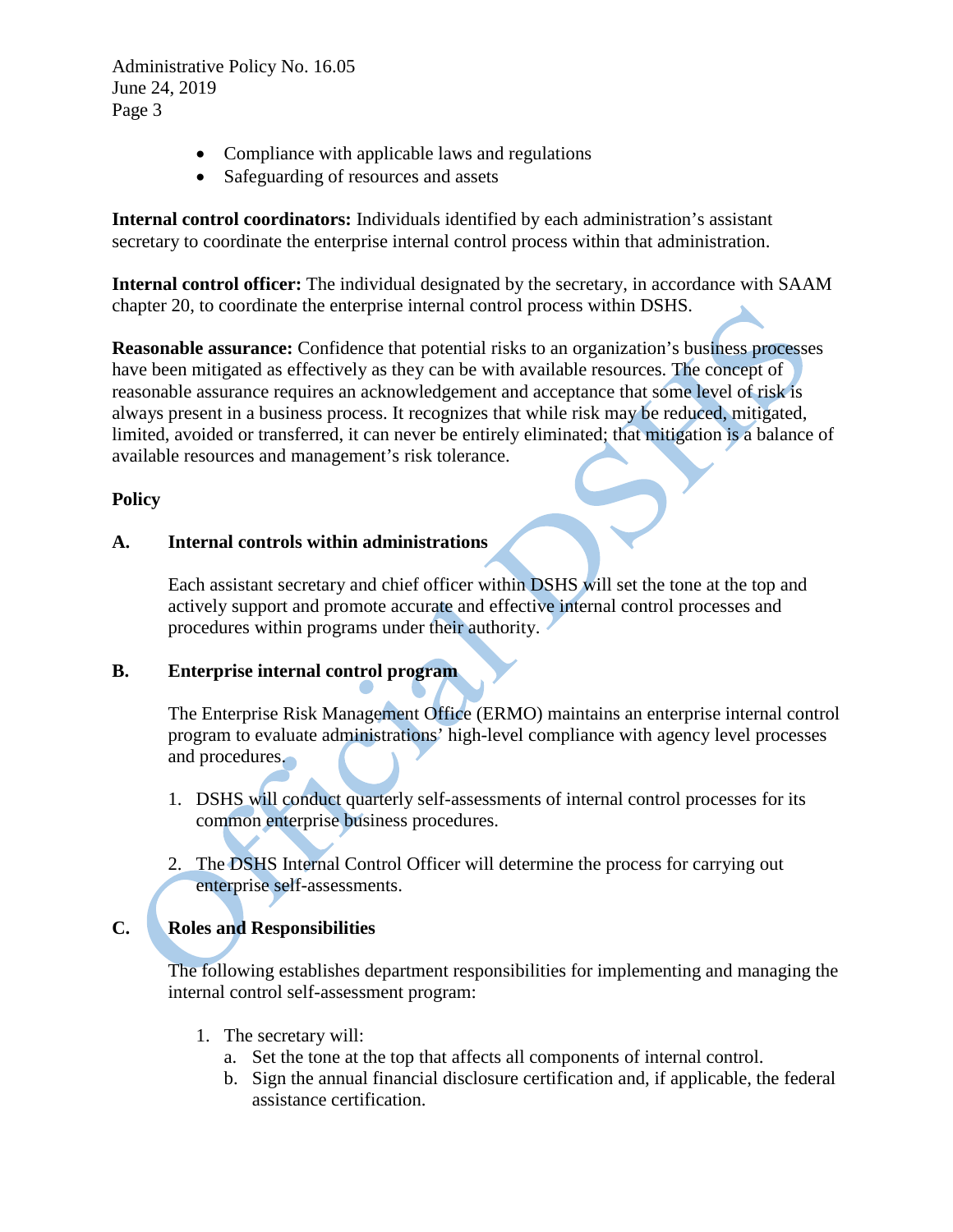- 2. The audit committee:
	- a. Assists DSHS management in performing its oversight responsibilities as they relate to the enterprise internal control program.
	- b. Reviews and approves self-assessment topic selection.
- 3. The DSHS internal control officer has been delegated authority by the secretary to:
	- a. Coordinate the agency-wide effort of evaluating, improving, and reporting a self-assessment internal review of internal control activities per the Revised Code of Washington and the office of financial management's *State Administrative and Accounting Manual*, Chapter 20.
	- b. Communicate the enterprise internal control process and requirements to internal control coordinators, assistant secretaries, chief officers, the secretary, and others as needed.
	- c. Create, review and revise self-assessments as needed ensuring current versions are available to all managers by the first day of each quarter or other date as designated by the chief risk officer.
	- d. Ensure the current self-assessment forms are available electronically at the [Forms and Records Management](http://forms.dshs.wa.lcl/) and [Internal Controls](http://one.dshs.wa.lcl/FS/Loss/Risk/Pages/default.aspx) websites.
	- e. Follow-up with administrations which fail to complete and submit the required self-assessment documents by the established completion date.
	- f. Inform the internal audit and consultation unit of any significant internal control issues reported through the self-assessment process.
	- g. Provide, through the DSHS chief risk officer or their designee, an annual written statement to the secretary affirming that the agency has performed and completed the required annual risk assessment and internal control monitoring process.
	- h. Provide training and consultation regarding internal controls, risk assessment, and the self-assessment process.
- 4. Assistant secretaries chief officers, or their designees, will:
	- a. Ensure internal control processes are implemented by all divisions within their administration and direct the effective management of those processes within their administration.
	- b. Designate an internal control coordinator to manage the enterprise internal control program within their administration.
	- Ensure each identified participant conducts the enterprise self-assessment process and forwards all required documentation to the administration's internal control coordinator in time to allow executive review prior to submitting the forms to the internal control officer.
	- d. Ensure the completion of any corrective action plans submitted as part of the enterprise internal control process.
- 5. Internal control coordinators will:
	- a. Coordinate with the internal control officer on the method by which the